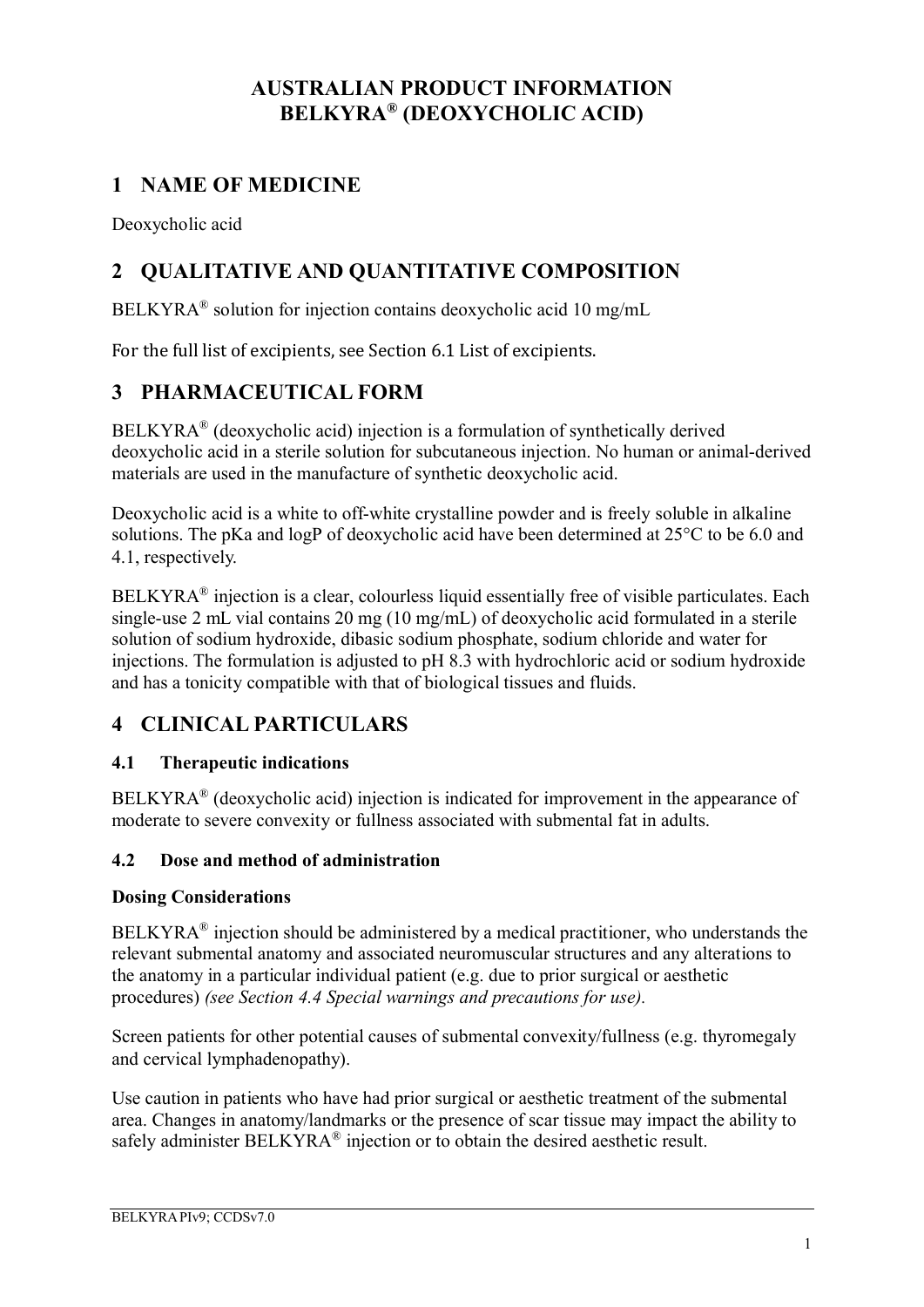### **Recommended Dose**

 $BELKYRA<sup>®</sup>$  is injected into subcutaneous fat tissue in the submental area using an areaadjusted dose of 2 mg/cm<sup>2</sup>.

- A single treatment consists of up to a maximum of 50 injections, 0.2 mL each (up to a total of 10 mL), spaced 1 cm apart.
- Up to 6 single treatments may be administered at intervals no less than 1 month apart.

### **Administration**

BELKYRA® injection is supplied in vials containing 2 mL of a 10 mg/mL solution and should be clear, colourless and free of particulate matter.

Visually inspect BELKYRA® vials for particulate matter and/or discolouration and discard the vial if the solution is discoloured and/or contains particulate matter.

Gently invert the vial several times prior to use. Do not dilute. After use, discard any remaining solution in the vial. Product is for single use in one patient only.

### **Injection Technique**

The safe and effective use of  $BELKYRA^{\circledast}$  injection depends on the use of the correct number and locations for injections, proper needle placement and administration techniques (*see Section 4.4 Special warnings and precautions for use)*.

### **Avoid injections near the area of the marginal mandibular nerve** *(see Section 4.4 Special warnings and precautions for use).*

Needle placement with respect to the mandible is very important as it reduces the potential for injury to the marginal mandibular nerve, a motor branch of the facial nerve. Injury to the nerve presents as an asymmetrical smile due to paresis of lip depressor muscles *(see Section 4.4 Special warnings and precautions for use)*.

To avoid injury to the marginal mandibular nerve:

- Do not inject above the inferior border of the mandible.
- Do not inject within a region defined by a 1-1.5 cm line below the inferior border (from the angle of the mandible to the mentum).
- Inject BELKYRA® only within the target submental fat treatment area (see Figures 1 and 3).



### **Figure 1. Avoid the Marginal Mandibular Nerve Area**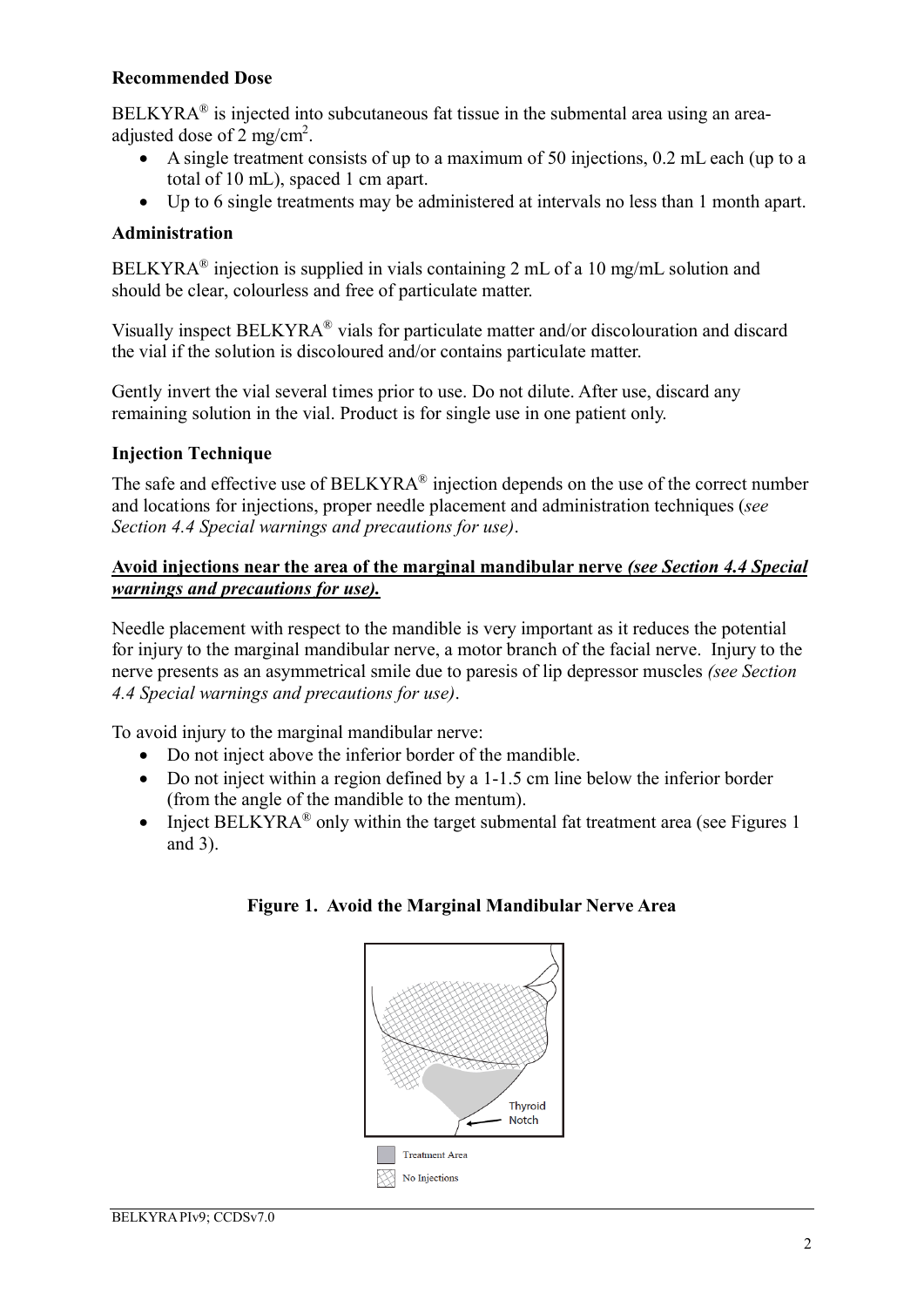### **Avoid injection into the platysma**

Prior to each treatment session, palpate the submental area **to ensure sufficient submental fat** and to identify subcutaneous fat between the dermis and platysma (pre-platysmal fat) within the target treatment area (refer to Figure 2). The number of injections and the number of treatments should be tailored to the individual patient's submental fat distribution and treatment goals.





### **Injecting into the treatment area**

Use of ice/cold packs, topical and/or injectable local anaesthesia (e.g. lidocaine) may enhance patient comfort.

Outline the planned treatment area with a surgical pen and apply a 1 cm injection grid to mark the injection sites (refer to Figures 2 and 3).





### **Do not inject BELKYRA® outside the defined parameters** *(see Section 4.4 Special warnings and precautions for use)*

- Using a large bore needle, draw 1 mL of BELKYRA® injection into a sterile 1 mL syringe and expel any air bubbles in the syringe barrel.
- Have the patient tense the platysma. Pinch the submental fat and using a 30 gauge (or smaller) 0.5-inch needle, inject 0.2 mL of BELKYRA<sup>®</sup> into the pre-platysmal fat (see Figure 2) next to each of the marked injection sites by advancing the needle perpendicular to the skin.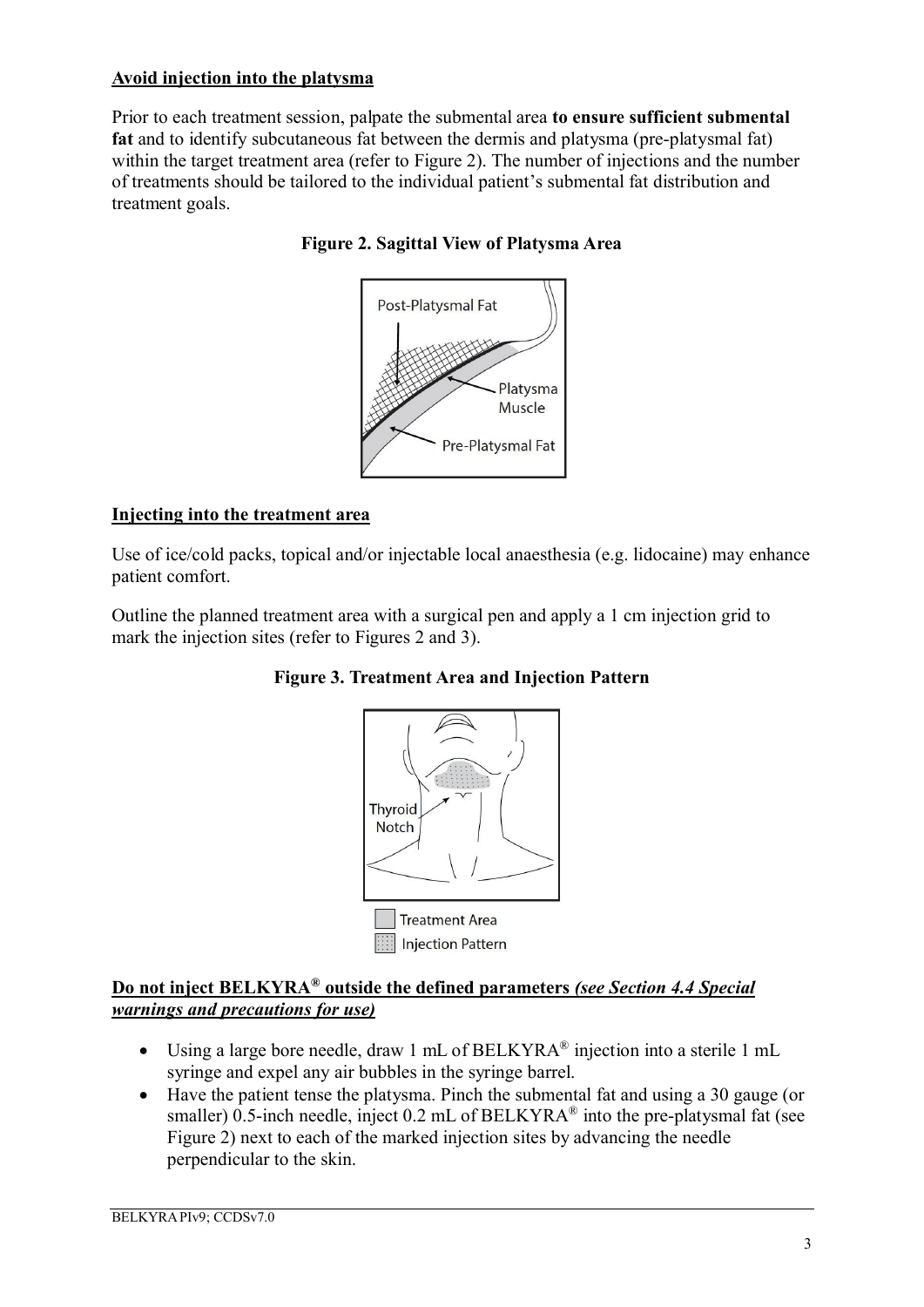- Injections that are too superficial (into the dermis) may result in skin ulceration and necrosis. Do not withdraw the needle from the subcutaneous fat during injection as this could increase the risk of intradermal exposure and potential skin ulceration and necrosis.
- Avoid injecting into the post-platysmal fat by injecting BELKYRA® into fat tissue at the depth of approximately mid-way into the subcutaneous fat layer (refer to Figure 2).
- If at any time resistance is met as the needle is inserted, indicating the possibility of contact with fascial or non-fat tissue, the needle must be withdrawn to an appropriate depth before the injection is administered.
- Avoid injecting into other tissues such as the muscle, salivary glands (including salivary ducts), lymph nodes, arteries or veins.
- Upon needle withdrawal, pressure may be applied to each injection site as necessary to minimise bleeding; an adhesive dressing may be applied.

# **4.3 Contraindications**

- $\bullet$  BELKYRA<sup>®</sup> injection is contraindicated in patients who are hypersensitive to this drug or to any ingredient in the formulation or component of the container. For a complete listing, *see Section 6.1 List of excipients*.
- $\bullet$  BELKYRA<sup>®</sup> injection is contraindicated in the presence of infection in the treatment area.

# **4.4 Special warnings and precautions for use**

## **General**

To be administered only by subcutaneous route.

Do not inject within 1 cm of vulnerable anatomic structures. Efficacy and safety of  $BELKYRA<sup>®</sup>$  injection has not been established outside the submental fat area. Do not inject in any other area.

Efficacy and safety of BELKYRA® injection in patients with mild or extreme submental fat has not been established and is not recommended.

To achieve the efficacy and safety reported from the pre-market clinical trials, medical practitioners administering BELKYRA® injection must understand the relevant submental anatomy and associated neuromuscular structures; and any alterations to the anatomy in a particular individual patient (e.g. due to prior surgical or aesthetic procedures).

### **Marginal mandibular nerve injury**

 $BELKYRA<sup>®</sup>$  should not be injected into or in close proximity to the marginal mandibular branch of the facial nerve to avoid the potential for motor neuropraxia, which manifests as an asymmetric smile or facial muscle weakness. The median time to resolution of marginal mandibular nerve injuries, which occurred at an incidence rate of 2.0% in the pre-market clinical trials, was 44 days; range: 1 to 298 days.

## **Dysphagia**

Difficulty swallowing (dysphagia) occurred in the pre-market clinical trials in the setting of administration site reactions; for example, pain, swelling and induration of the submental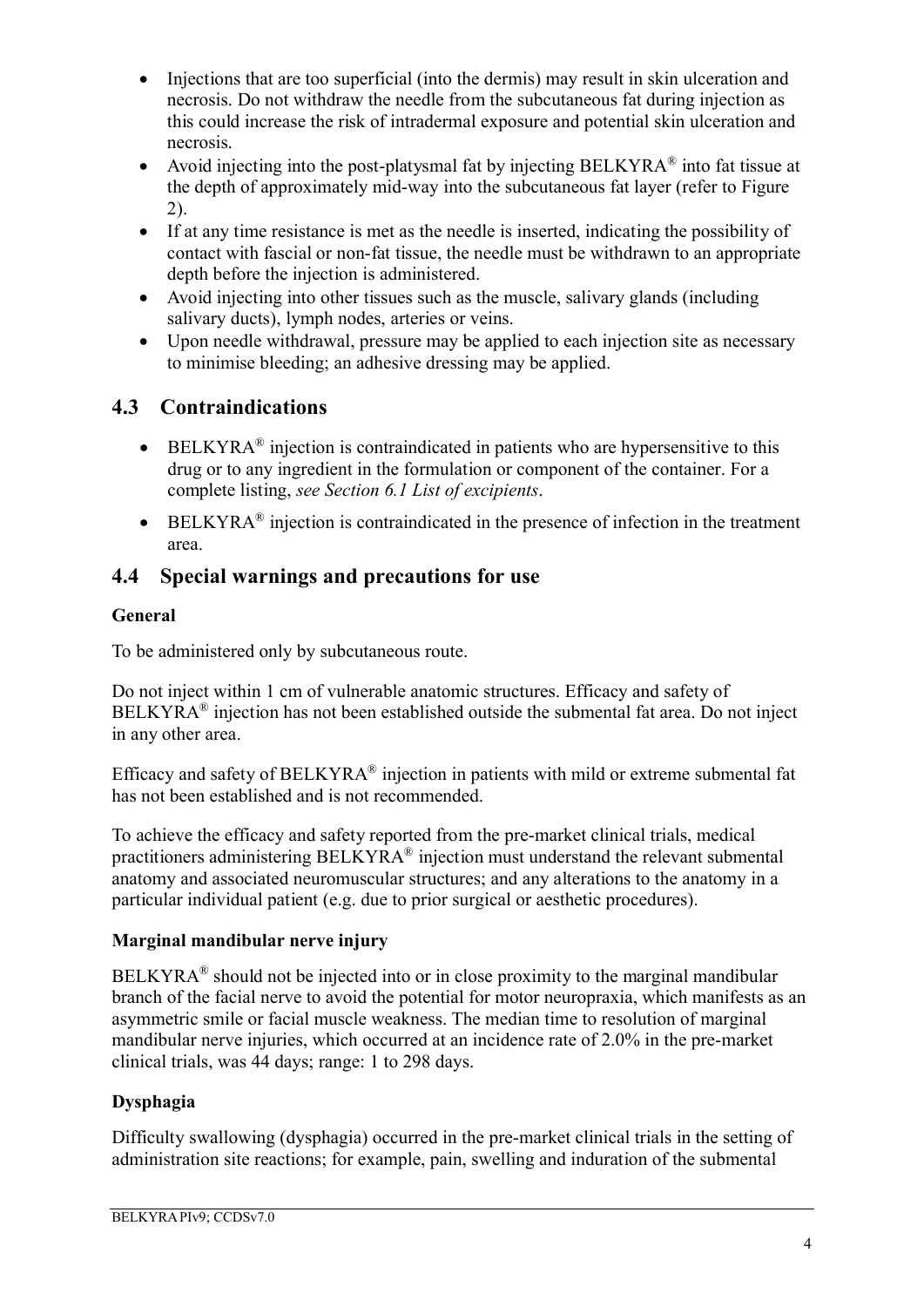area. The median time to resolution of dysphagia, which occurred at an incidence rate of 1.1% in the pre-market clinical trials, was 3 days; range: 1 to 81 days.

Patients with current or prior history of dysphagia were excluded from clinical trials; avoid the use of BELKYRA $^{\circ}$  injection in such patients as treatment may exacerbate the condition.

### **Injection site haematoma/bruising**

 $BELKYRA<sup>®</sup>$  injection should be used with caution in patients with bleeding abnormalities or who are currently being treated with anti-platelet or anti-coagulant therapy as excessive bleeding or bruising in the treatment area may occur. In pre-market clinical trials, 61% of people treated with BELKYRA® injection experienced injection site bleeding/haematoma.

### **Risk of injecting in proximity to vulnerable anatomic structures**

Care should be taken to avoid inadvertent intradermal or intramuscular injection.  $BELKYRA<sup>®</sup>$  should be injected mid-way into the pre-platysmal subcutaneous fat tissue in the submental area. Injections that are too superficial (into the dermis) may result in skin ulceration and necrosis. Do not withdraw the needle from the subcutaneous fat during injection, as this could increase the risk of intradermal exposure and potential skin ulceration and necrosis. Consider withholding subsequent treatment with BELKYRA® injection until resolution of injection site ulceration or necrosis.

Avoid injection into salivary glands (including salivary ducts), the thyroid gland, lymph nodes and muscles. Care should be taken to avoid inadvertent injection directly into an artery or vein as it can result in vascular injury.

 $BELKYRA<sup>®</sup>$  injection should not be administered into the periorbital area.

### **Pre-existing Conditions/Treatments at or Near the Treatment Area**

Patients should be screened for other potential causes of submental convexity/fullness (e.g. thyromegaly and cervical lymphadenopathy) prior to use of BELKYRA® injection.

Caution should be used when  $BELKYRA^{\circledR}$  injection is administered in the presence of inflammation or induration at the proposed injection site(s).

Caution should be used when  $BELKYRA^{\circledast}$  injection is administered in patients who have had prior surgical or aesthetic treatment of the submental area. Changes in anatomy/landmarks or the presence of scar tissue may affect the ability to safely administer BELKYRA® injection or to obtain the desired aesthetic result.

Caution should be used in patients with excessive skin laxity, prominent platysmal bands or other conditions for which reduction of submental fat may result in an aesthetically undesirable outcome.

### **Controlled sodium diet**

BELKYRA® injection contains 184 micromol (or 4.23 mg) sodium per mL. This should be taken into consideration in patients on a controlled sodium diet.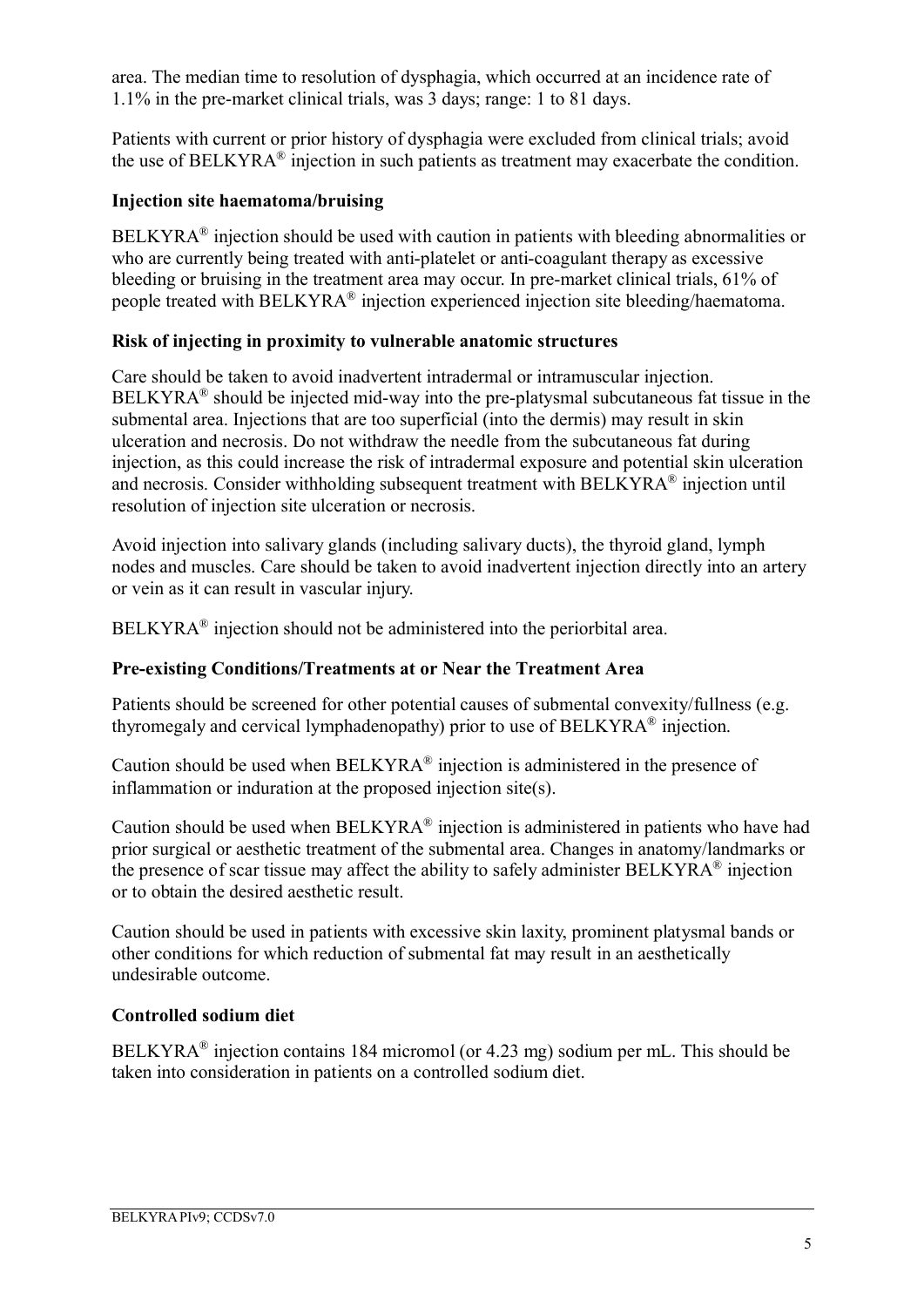### **Use in the elderly (> 65 years of age)**

The clinical trials with BELKYRA® injection did not include sufficient numbers of subjects over age 65 to determine whether they respond differently than younger subjects; therefore, caution should be exercised with these patients.

### **Paediatric use (< 18 years of age)**

Safety and effectiveness in patients below the age of 18 years have not been established and  $BELKYRA<sup>®</sup>$  injection is not intended for use in children or adolescents.

### **Effects on laboratory tests**

Interactions with laboratory tests have not been established.

## **4.5 Interactions with other medicines and other forms of interactions**

No clinical drug interaction studies have been conducted with  $BELKYRA^{\circledast}$  injection. The use of BELKYRA $^{\circledR}$  injection concomitantly with botulinum toxin has not been evaluated.

Results from *in vitro* studies on inhibition and induction of cytochrome P450 (CYP) enzymes and inhibition of uptake and efflux transporters, including those involved in the enterohepatic circulation of bile acids, did not predict a potential for drug-drug interactions with BELKYRA® injection at clinically relevant doses.

# **4.6 Fertility, pregnancy and lactation**

### **Effects on fertility**

There are no clinical data on fertility.

Deoxycholic acid did not affect general reproductive performance or fertility in male or female rats at subcutaneous doses up to 50 mg/kg once weekly, yielding 5 and 3 times the plasma AUC in subjects at the maximum recommended human dose in the respective sexes.

### **Use in pregnancy – Pregnancy Category B1**

Embryofoetal development studies have been performed in rats at doses up to 50 mg/kg and in rabbits at doses up to times 30 mg/kg, administered subcutaneously on alternate days during the period of organogenesis. These doses yielded approximately 2 and 17 times the plasma AUC in subjects at the maximum recommended human dose in the respective species. They have revealed no evidence of harm to the foetus. No adequate and well-controlled studies in pregnant women have been performed. However, because animal reproduction studies are not always predictive of human response, BELKYRA® injection is not recommended for use during pregnancy.

### **Use in lactation**

Endogenous deoxycholic acid has not been observed in human milk. Because studies in nursing mothers have not been conducted,  $BELKYRA^{\circledast}$  injection is not recommended for use by nursing women.

## **4.7 Effects on ability to drive and use machines**

No studies on the effects on the ability to drive and use machines have been performed. It is presumed to be safe to drive and use machines while using BELKYRA $^{\circledR}$  injection.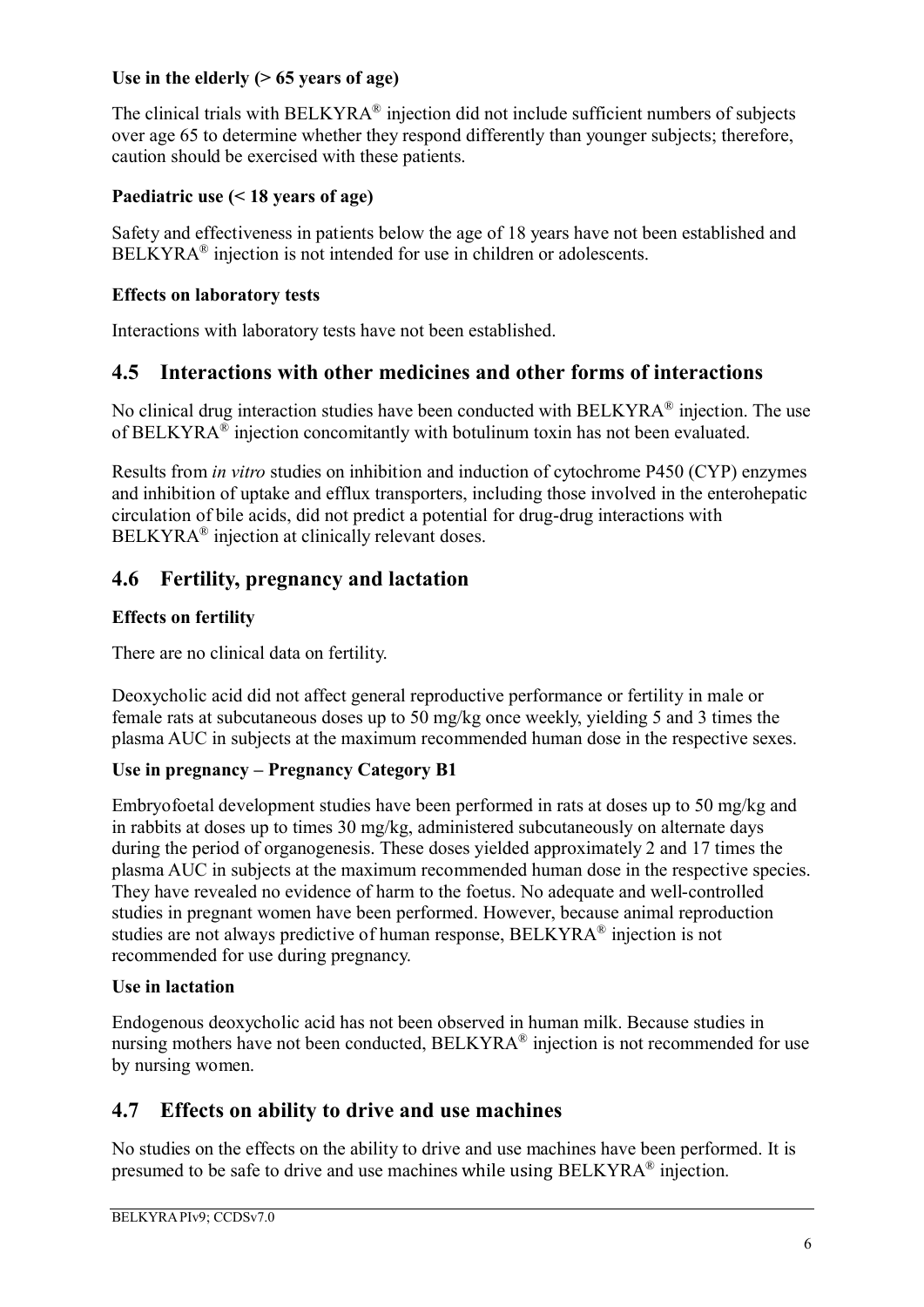# **4.8 Adverse effects (Undesirable effects)**

### **Clinical trial experience**

The data described in Table 1 reflects undesirable effects reported for BELKYRA®-treated patients  $(N = 1118)$  who were evaluated in the clinical studies that assessed the use of BELKYRA® injection for the treatment of submental fat.

The following side effects have been evaluated in clinical studies with the following frequencies:

- Very common  $(≥ 1/10)$
- Common  $( \geq 1/100 \text{ to } \leq 1/10)$
- Uncommon  $(≥ 1/1,000$  to  $≤1/100)$
- Rare  $(≥ 1/10,000$  to  $≤1/1,000)$
- Very rare  $(<1/10,000)$
- Not known (cannot be estimated from the available data).

|  |  | Table 1: Adverse Effects Reported in Clinical Trials |  |
|--|--|------------------------------------------------------|--|
|  |  |                                                      |  |

| <b>System Organ Class</b>                               | <b>Frequency</b> | <b>Adverse Effects</b>                                                                                                        |  |
|---------------------------------------------------------|------------------|-------------------------------------------------------------------------------------------------------------------------------|--|
| Nervous system disorders                                | Common           | Headache                                                                                                                      |  |
|                                                         | Uncommon         | Dysgeusia                                                                                                                     |  |
| Respiratory, thoracic and<br>mediastinal disorders      | Uncommon         | Dysphonia                                                                                                                     |  |
| Gastrointestinal disorders                              | Common           | Dysphagia, nausea                                                                                                             |  |
| Skin and subcutaneous tissue<br>disorders               | Common           | Skin tightness                                                                                                                |  |
| General disorders and<br>administration site conditions | Very Common      | Injection site: Pain, oedema,<br>swelling, anaesthesia, nodule,<br>haematoma, paraesthesia,<br>induration, erythema, pruritus |  |
|                                                         | Common           | Injection site: Haemorrhage,<br>discomfort, warmth,<br>discolouration, bruising                                               |  |
|                                                         | Uncommon         | Injection site: Alopecia, urticaria,<br>ulcer, hypersensitivity                                                               |  |
| Injury, poisoning and<br>procedural complications       | Common           | Injection site nerve injury                                                                                                   |  |
| Vascular disorder                                       | Common           | Hypertension                                                                                                                  |  |

### **Post-marketing experience**

The following adverse effects have been identified during post-marketing use of BELKYRA® injection. Because they are reported voluntarily from a population of unknown size, estimates of frequency cannot be made.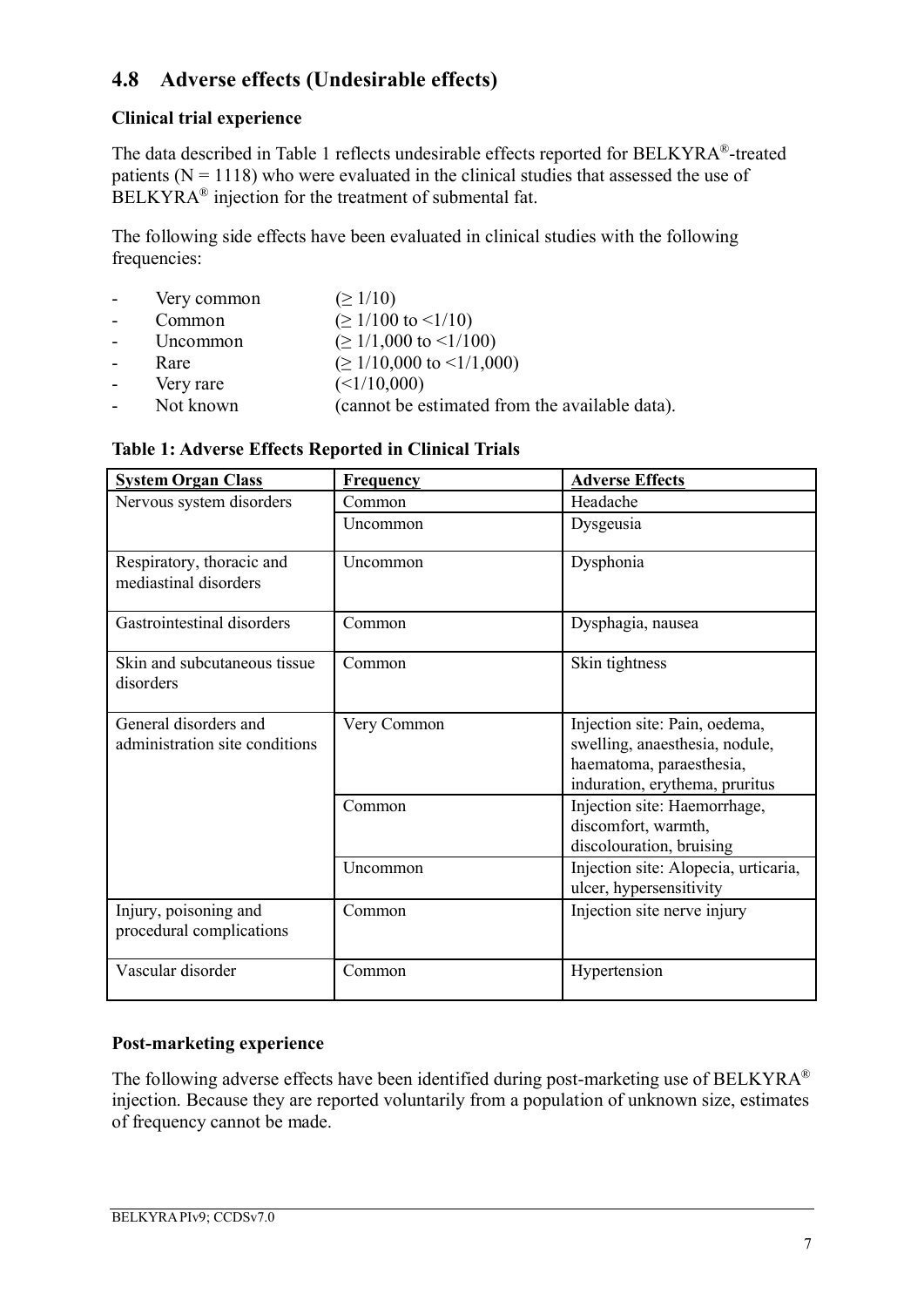**General disorders and administration site conditions:** Injection site conditions such as alopecia in males, hypoaesthesia, ulceration and necrosis, injection site scar (secondary to skin ulceration or necrosis and post-injection scar tissue), injection site infection.

**Immune System Disorders:** Hypersensitivity.

**Nervous System Disorders:** Hypoaesthesia oral and paraesthesia oral.

**Injury, Poisoning and Procedural Complications:** Vascular injury due to inadvertent intravascular injection.

## **Reporting suspected adverse effects**

Reporting suspected adverse reactions after registration of the medicinal product is important. It allows continued monitoring of the benefit-risk balance of the medicinal product. Healthcare professionals are asked to report any suspected adverse reactions in Australia at www.tga.gov.au/reporting-problems and in New Zealand at https://nzphvc.otago.ac.nz/reporting.

# **4.9 Overdose**

No overdosing with  $BELKYRA^{\circledast}$  injection in humans has been reported. Injection of increased volume or decreasing the spacing between injections of BELKYRA® may be expected to increase risk of local adverse effects. Non-treatment area or systemic adverse reactions were infrequent during clinical studies of doses up to 200 mg.

For information on the management of overdose, contact the Poison Information Centre on 13 11 26 (Australia) or the National Poisons Centre on 0800 POISON (0800 764766 New Zealand).

# **5 PHARMACOLOGICAL PROPERTIES**

# **5.1 Pharmacodynamic properties**

Pharmacotherapeutic group: Other dermatologicals; ATC code: D11AX

## **Mechanism of action**

Deoxycholic acid is a cytolytic drug which when injected into localised subcutaneous fat physically disrupts the cell membrane of adipocytes and causes cell lysis. The destruction of adipocytes elicits an expected tissue response in which macrophages are attracted to the area to eliminate cellular debris and lipids, which are then cleared through natural processes. This is followed by the appearance of fibroblasts and observed thickening of fibrous septa, likely due to an increase in total collagen (i.e., neocollagenesis).

## **Pharmacodynamics**

In clinical dose-ranging trials of submental fat reduction, higher efficacy was observed with BELKYRA<sup>®</sup> injection dosed at 2 mg/cm<sup>2</sup> (based on clinician and patient rating scales, patient-reported outcomes and MRI measurements) compared with BELKYRA® injection dosed at 1 mg/cm<sup>2</sup>, with little or no difference in safety profile.

In clinical trials, no clinically significant effect of BELKYRA® injection was observed on circulating lipid levels or any other laboratory parameter.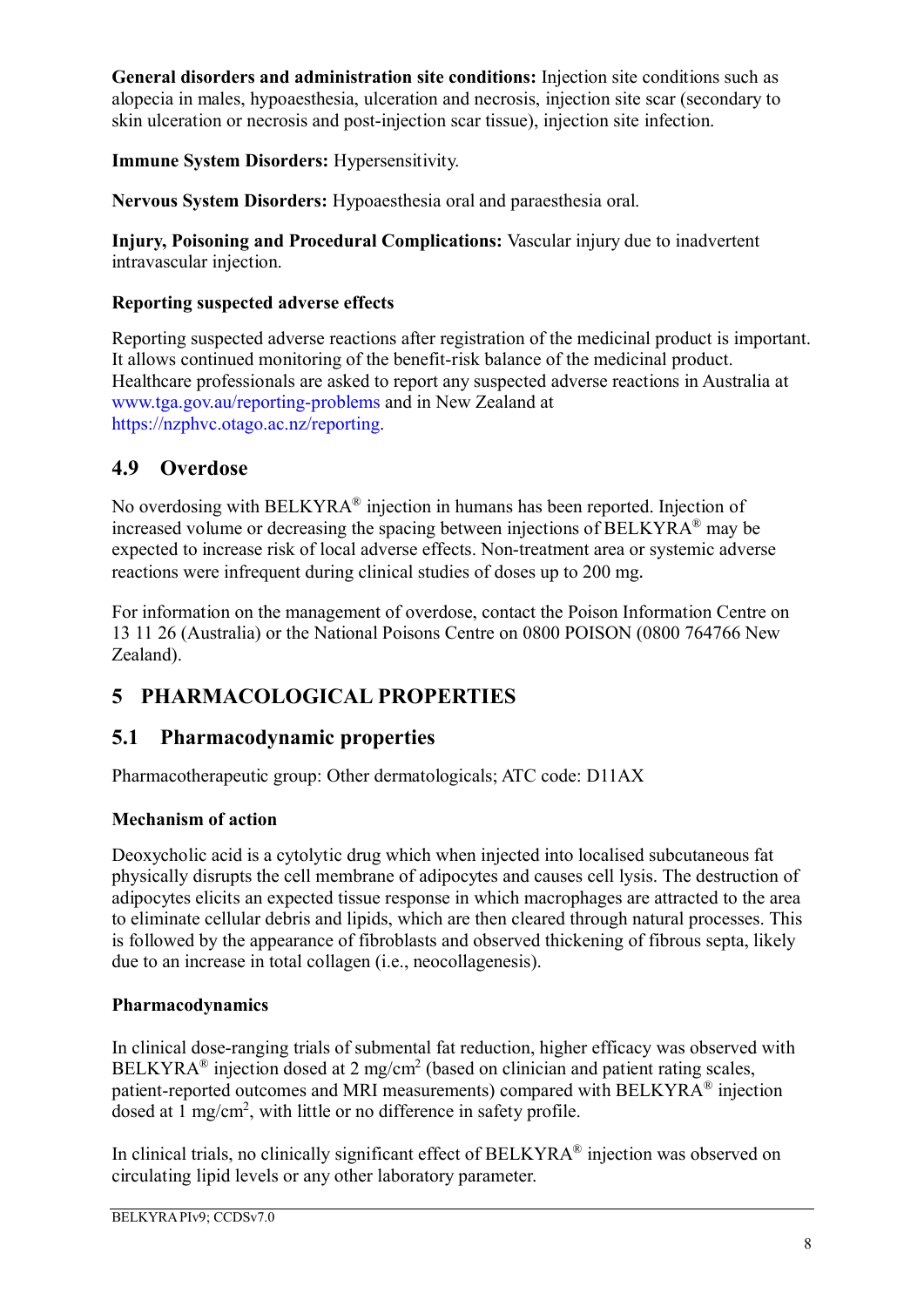A QT/QTc study was conducted and neither 100 mg BELKYRA® injection nor the supratherapeutic dose of 200 mg  $BELKYRA^{\circledast}$  injection demonstrated a propensity to prolong the ECG QT duration in healthy volunteers.

## **Clinical trials**

### **Study demographics and trial design**

Two identical Phase 3, randomised, multi-centre, double-blind, placebo-controlled trials of  $BELKYRA<sup>®</sup>$  injection for use in the improvement in the appearance of convexity or fullness associated with submental fat (SMF) were conducted in Canada and the United States as pivotal studies. Two supportive, identical Phase 3 studies of BELKYRA® injection for treatment of convexity or fullness associated with SMF were conducted in the European Union. The pivotal trials enrolled healthy adults (ages 19 to 65,  $BMI \leq 40$ ) with moderate or severe SMF (i.e., grade 2 or 3 on 5-point validated grading scales, where  $0 =$  none,  $4 =$ extreme), as judged by both clinician and patient ratings.

In the pivotal studies, subjects received up to six treatments with BELKYRA<sup>®</sup> injection (N = 515, combined trials) or placebo ( $N = 504$ , combined trials) at approximately 4-week intervals. Use of ice/cold packs, topical and/or injectable local anaesthesia was allowed during the clinical trials. Injection volume was 0.2 mL per injection site, spaced 1 cm apart into the submental fat tissue, which is expressed as dose per area as  $2 \text{ mg/cm}^2$ . For each treatment session a maximum of 100 mg (10 mL or up to 50 injections) was permitted over the entire treatment area. The primary efficacy assessments were based on the composite clinician-reported (CR) and patient-reported (PR) ratings of SMF (concurrent improvement reported by both physician and patient) at 12 weeks after final treatment, relative to baseline. The trials employed co-primary endpoints: at least a 1-grade composite improvement and at least a 2-grade composite improvement. As a secondary endpoint, visual and emotional impacts of SMF were evaluated using a 6-question survey (happy, bothered, self-conscious, embarrassed, looking older or overweight in relation to the appearance of their SMF), with each question rated from 0 (not at all) to 10 (extremely/very much). In addition, magnetic resonance imaging (MRI) was performed in a subset of subjects ( $N = 449$ , combined trials) to confirm reduction of submental fat.

In these trials, the mean age was 49 years and the mean BMI was  $29 \text{ kg/m}^2$ . Most of the subjects were women (85%) and Caucasian (87%). At baseline, 51% of the subjects had a clinician-rated SMF severity of moderate and 49% had a SMF rating of severe.

In the pre-market clinical trials, BELKYRA® injection was administered by plastic surgeons, dermatologists and a small number of other medical practitioners with extensive experience in administration of aesthetic treatments.

### **Pivotal trial results**

Both 1-grade and 2-grade reductions in SMF were observed more frequently in the  $BELKYRA<sup>®</sup>$  injection group compared to the placebo group as measured by the composite clinician and patient ratings;  $68.2\%$  of BELKYRA<sup>®</sup>-treated subjects had at least a 1-grade composite Submental Fat Rating Scale (SMFRS) response compared to 20.5% of placebotreated subjects. Sixteen percent (16.0%) of BELKYRA®-treated subjects had at least a 2grade composite SMFRS response compared to 1.5% of placebo-treated subjects (refer to Table 2). The individual clinician and patient assessments of response from which the composite response is derived are provided in Figure 4. The impact of SMF on emotional and self-perceived visual attributes showed a significant improvement in the BELKYRA<sup>®</sup>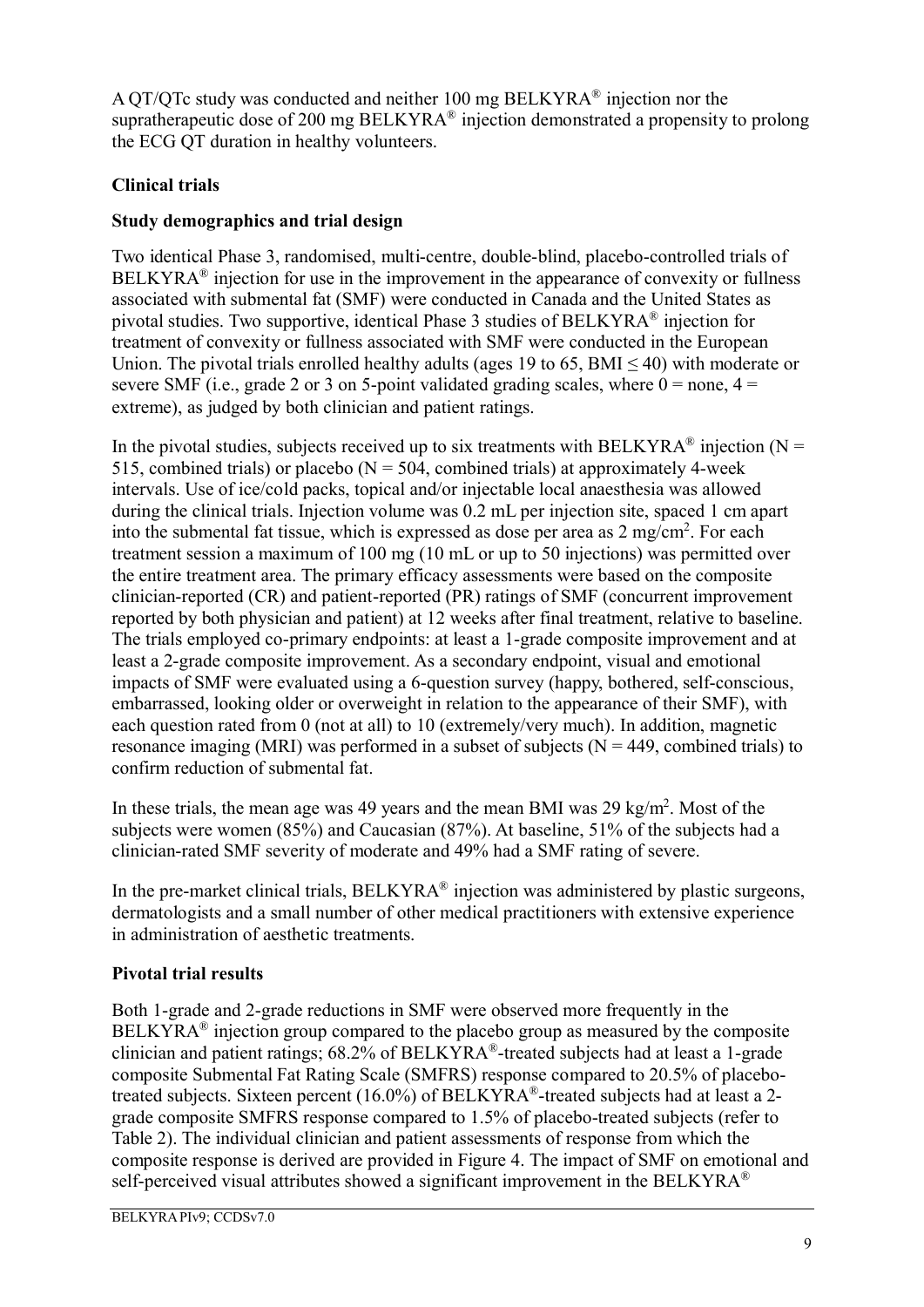injection group compared to the placebo group as shown in Figure 5. BELKYRA®-treated patients dropped 48.6% from a baseline of 7.27 to 3.74, or -3.53, at 12 weeks after the last treatment measured on a scale of 0 (no impact at all) to 10 (extreme impact). Placebo-treated patients dropped 17.3% from a baseline of 7.28 to 6.02, or -1.26, at 12 weeks after the last treatment. Statistically significant improvements in subject satisfaction were observed more frequently in the BELKYRA $\Phi$  injection group compared to the placebo group as measured by the Subject Self Rating of Satisfaction scale. MRI measurements taken to confirm the reduction of submental fat indicate that a greater proportion of BELKYRA®-treated subjects had at least a 10% reduction in submental fat volume as compared to placebo-treated subjects (43% vs 5%, respectively).

#### **Table 2: Co-Primary Endpoints: > 1-Grade and > 2-Grade Composite Clinician and Patient Response 12 Weeks After Final Treatment**

| <b>Endpoint</b>            | <b>ATX-101</b><br>$(N=514)$ | <b>Placebo</b><br>$(N=508)$ | p-value |
|----------------------------|-----------------------------|-----------------------------|---------|
| 1-Grade Composite Response | 351<br>$(68.2\%)$           | 104<br>$(20.5\%)$           | < 0.001 |
| 2-Grade Composite Response | 82<br>(16%)                 | $(1.5\%)$                   | < 0.001 |

**Figure 4: Clinician-Reported and Patient-Reported Assessment of Response (SMFRS)**

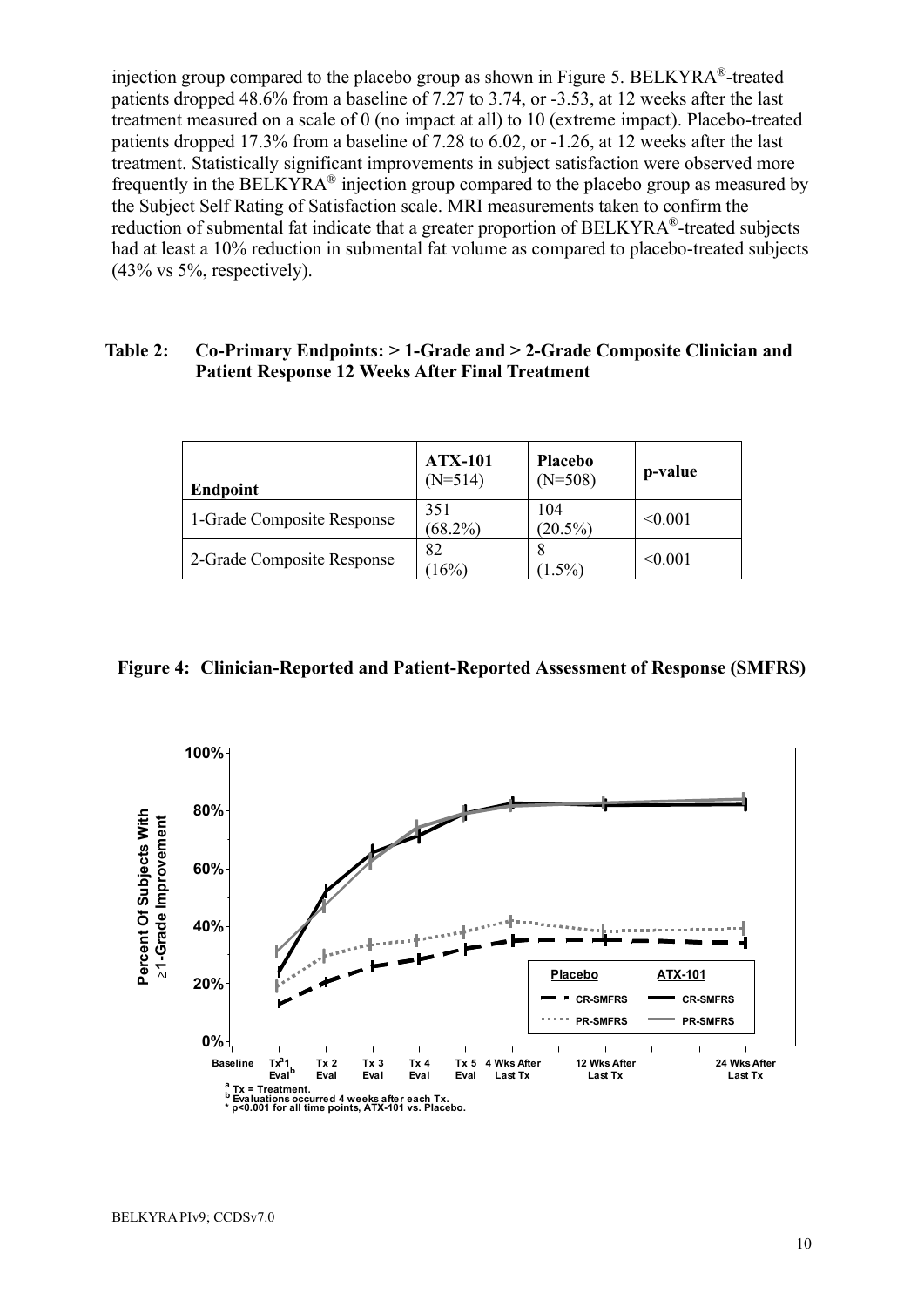**Figure 5: Mean SMF Impact Change 12 Weeks after Last Treatment**



\* p<0.001 for total and all individual items, ATX-101 vs. Placebo.

The supportive EU Phase 3 studies met their prospective primary endpoints and also demonstrated efficacy consistent with the pivotal Phase 3 studies. In long-term follow-up in a subset of subjects who had completed earlier BELKYRA® trials, reductions in SMF were sustained for at least 4 years.

# **5.2 Pharmacokinetic properties**

Endogenous deoxycholic acid plasma levels are highly variable within and between individuals; most of this natural bile component is sequestered in the enterohepatic circulation loop. Pharmacokinetics of exogenous deoxycholic acid administered via treatment with BELKYRA® injection was compared against this endogenous background.

### **Absorption**

Deoxycholic acid from  $BELKYRA^{\circ}$  injection is rapidly absorbed following subcutaneous injection. After dosing with the maximum recommended single treatment with BELKYRA<sup>®</sup> injection (100 mg), maximum plasma concentrations (mean  $C_{\text{max}}$ ) were observed within 30 minutes (median  $T_{\text{max}}$ ) after injection and mean  $C_{\text{max}}$  values were 2- to 3-fold higher than average Cmax values observed during a 24-hour baseline endogenous period in the absence of BELKYRA<sup>®</sup> injection. After maximum recommended single treatment dose (100 mg), average deoxycholic acid exposure  $(AUC_{0-24})$  was less than 2-fold higher over endogenous exposure. Plasma  $AUC_{0.24}$  increased in a dose-proportional manner up to 100 mg. Post-treatment deoxycholic acid plasma levels returned to the endogenous range within 24 hours. No accumulation is expected with the proposed treatment frequency.

### **Distribution**

The volume of distribution of deoxycholic acid was estimated to be 193 L and is independent of the dose up to 100 mg. Deoxycholic acid is extensively bound to proteins in plasma (98%).

### **Metabolism and Excretion**

Endogenous deoxycholic acid is a product of cholesterol metabolism and is excreted intact in faeces. Deoxycholic acid from BELKYRA® injection joins the endogenous bile acid pool and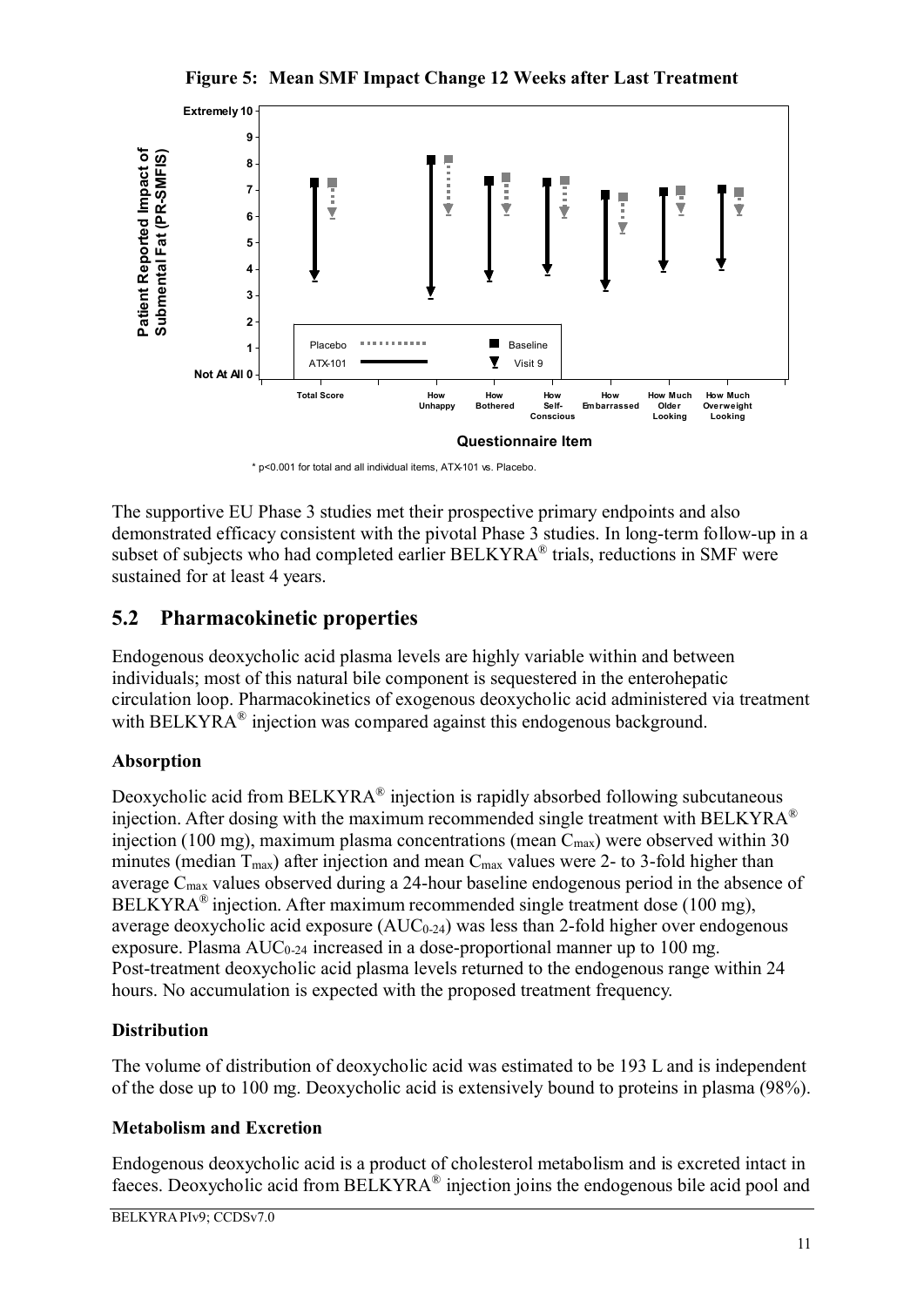is excreted along with the endogenous deoxycholic acid. Deoxycholic acid is eliminated via hepatic transport proteins from the blood to the bile without any significant contribution of metabolism.

Deoxycholic acid is not an *in vitro* inhibitor of the enzymes CYP1A2, 2A6, 2B6, 2C8, 2C9, 2C19, 2D6 and 3A4. Deoxycholic acid did not induce CYP1A, 2B6 and 3A at a clinical level.

Deoxycholic acid is not an *in vitro* inhibitor of the transporters BSEP, MRP2, MRP4, MDR1, BCRP, OATP1B1, OATP1B3, OAT1, OAT3, OCT1, OCT2, OATP2B1 and ASBT. Deoxycholic acid inhibited NTCP with an IC50 of 2.14 µM *in vitro*.

### **Special Populations and Conditions**

### **Hepatic Impairment:**

 $BELKYRA<sup>®</sup>$  injection has not been studied in patients with hepatic impairment. Considering the intermittent dose frequency, the small dose administered that represents approximately 3% of the total bile acid pool and the highly variable endogenous deoxycholic acid levels, the pharmacokinetics of deoxycholic acid following BELKYRA® injection is unlikely to be influenced by hepatic impairment.

### **Renal Impairment:**

BELKYRA<sup>®</sup> injection has not been studied in patients with renal impairment. Bile acids including endogenous deoxycholic acid are excreted in the urine in negligible amounts; renal impairment is unlikely to influence deoxycholic acid pharmacokinetics.

## **5.3 Preclinical safety data**

### **Genotoxicity**

Deoxycholic acid was not genotoxic in a comprehensive battery of tests performed *in vitro* (microbial reverse mutation assay and chromosomal aberration test) and in *in vivo* (micronucleus test) genotoxicity assays.

### **Carcinogenicity**

The carcinogenic potential of deoxycholic acid by the subcutaneous route has not been examined in long-term animal studies.

# **6 PHARMACEUTICAL PARTICULARS**

## **6.1 List of excipients**

Dibasic sodium phosphate heptahydrate; sodium hydroxide; sodium chloride; hydrochloric acid and water for injections.

### **6.2 Incompatibilities**

Not applicable.

## **6.3 Shelf life**

30 months.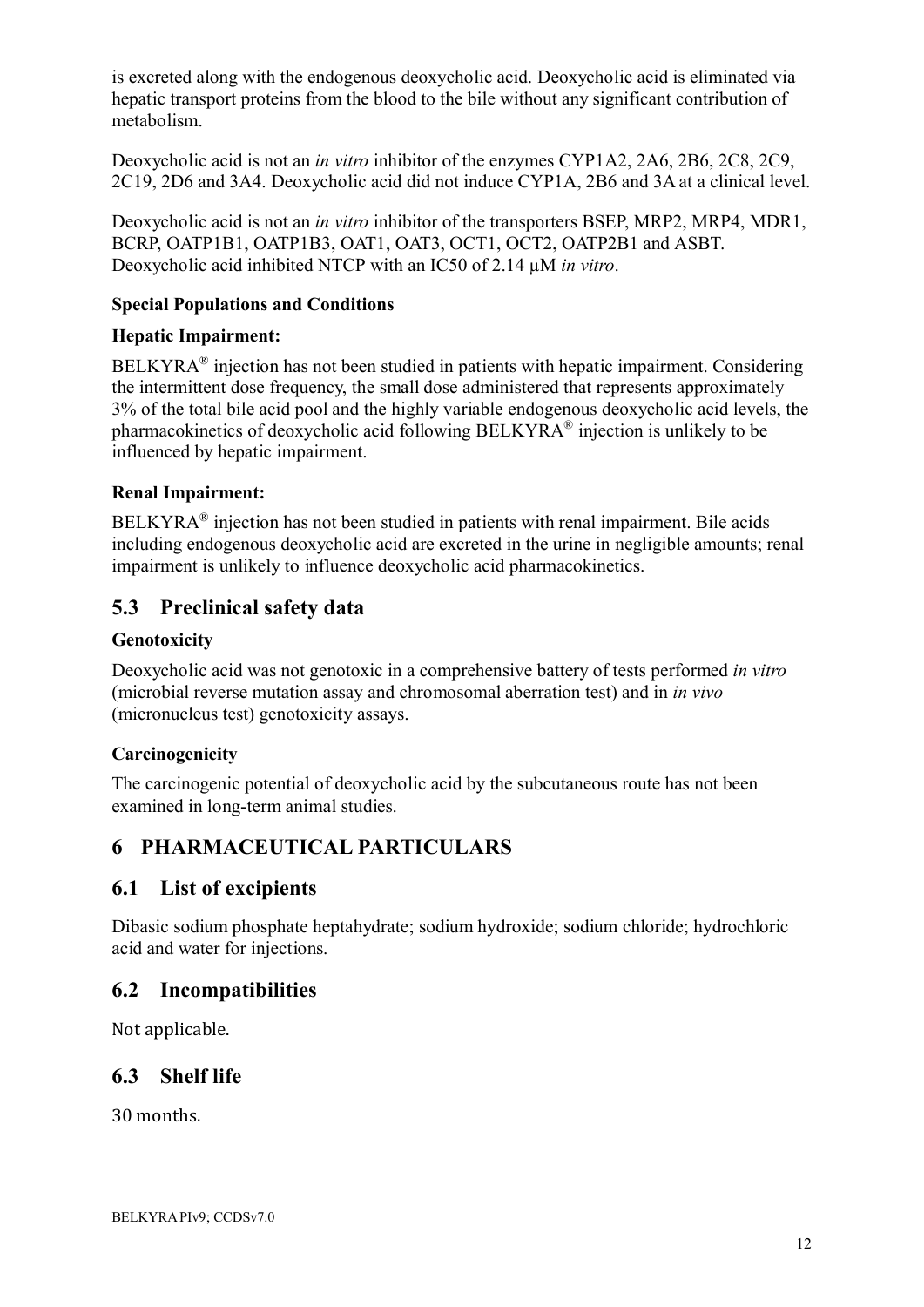# **6.4 Special precautions for storage**

Store below 30°C.

# **6.5 Nature and contents of container**

BELKYRA® deoxycholic acid 10 mg/mL solution for injection is supplied in single-use clear, colourless glass vials with a chlorobutyl rubber stopper coated with FluroTec® (ETFE) on the plug surface and an aluminium seal with a polypropylene flip-top lid.

### **Pack size:**

One carton with four vials Each vial contains 2 mL solution for injection.

# **6.6 Special precautions for disposal**

 $BELKYRA<sup>®</sup>$  injection is for single use in one patient. Any unused medicine or waste material should be disposed of in accordance with local requirements.

# **6.7 Physicochemical properties**

 $BELKYRA<sup>®</sup>$  injection contains deoxycholic acid as the active ingredient.

## **Chemical structure:**



**Chemical name:** 3α,12α-dihydroxy-5β-cholan-24-oic acid

**Molecular formula:** C<sub>24</sub>H<sub>40</sub>O<sub>4</sub>

**Molecular mass:** 392.57 g/mol

**CAS number:** 83-44-3

# **7 MEDICINE SCHEDULE (POISONS STANDARD)**

Schedule 4 – Prescription Only Medicine.

AUST R 233201

# **8 SPONSOR**

Allergan Australia Pty Ltd 810 Pacific Highway Gordon NSW 2072 ABN 85 000 612 831